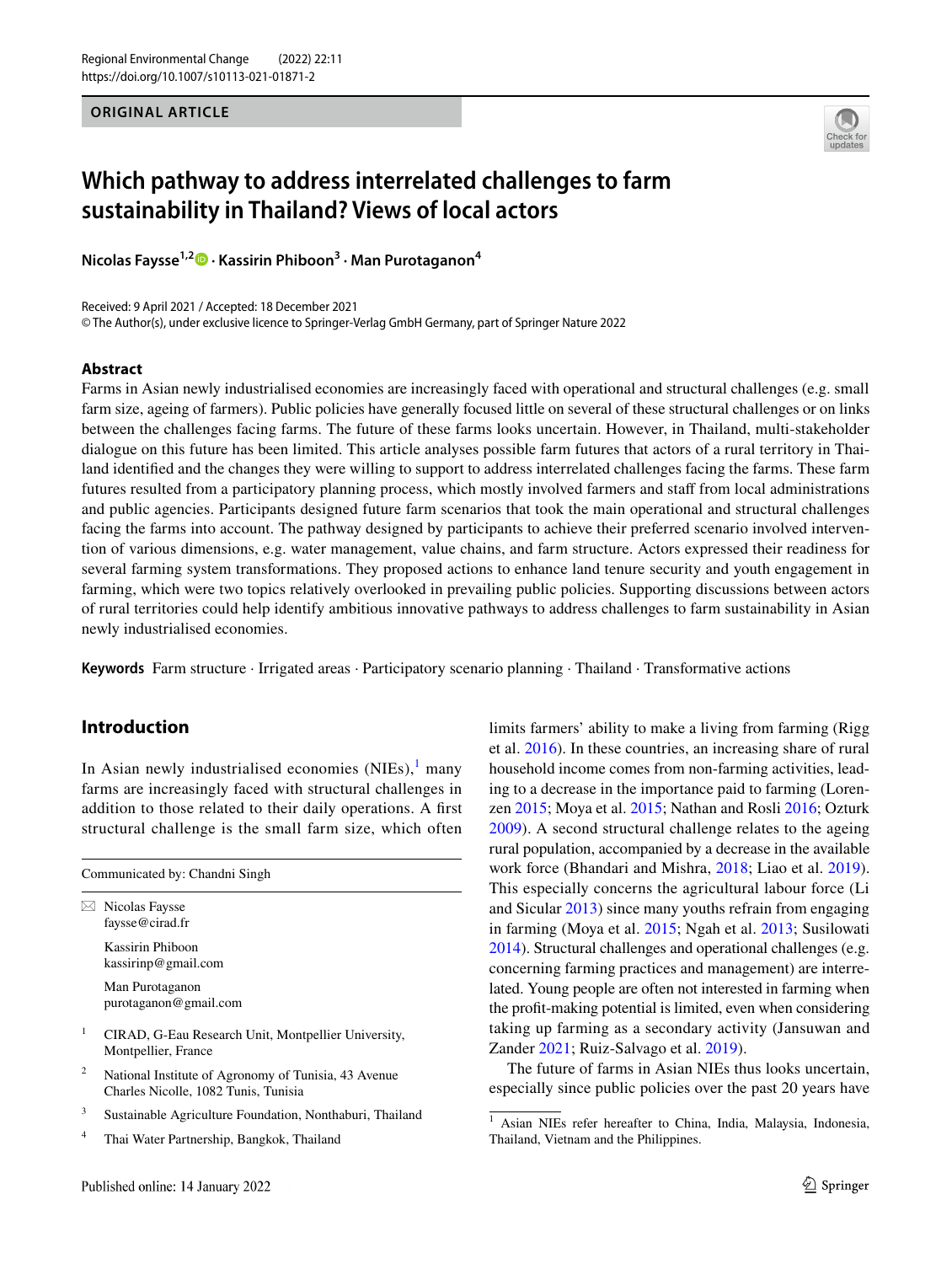generally focused on only a few of these challenges while paying limited attention to the relations between them (Hamilton-Hart [2019;](#page-10-8) Xue et al. [2020](#page-11-3)). These policies have generally concerned farm practices and management, with more structural issues (farm size, characteristics of the farming population, but also land tenure, etc.) taking a back seat (Huang [2019](#page-10-9); Losch et al. [2016](#page-10-10); Rigg et al. [2016\)](#page-11-0). Policies to tackle the ageing farmer issue are incipient (Faysse et al. [2019\)](#page-10-11). None of these policies have ofered a pathway of change that considers these challenges overall so as to ensure farm sustainability in the future.

Studies have considered the future of agricultural production in Asian NIEs. Some focused on the impacts of climate change on agricultural production (e.g. Zhao and Wang [2020\)](#page-11-4), while others analysed the future impacts of changing farming practices (e.g. Purushothaman et al., [2013](#page-10-12); Sawaengsak et al. [2021\)](#page-11-5) or the future impacts of policies on farmed areas (Ashok et al. [2021\)](#page-9-1). Only a few studies have proposed scenarios regarding future changes in farm structures in Asian NIEs. They outlined various scenarios, e.g. stabilisation of smallholders' livelihoods based on both farming and non-farming activities, the replacement of smallholder farms by large-scale farms or farming companies, or de-intensifcation of farming practices (Lorenzen [2015](#page-10-0); Rigg et al. [2016\)](#page-11-0).

Involving actors of rural areas in thinking farm futures could be helpful in designing change scenarios based on concrete farm cases and challenges facing these farms. Such discussions at the local level can also show the extent to which these actors would be ready to build coalitions for change (Sartas et al. [2020](#page-11-6)). However, there have been few studies of rural actors' views on likely future changes of farming systems in Asian NIEs, or on the changes these actors would support. Hutton et al. ([2021](#page-10-13)) asked local actors in Vietnam to judge the plausibility and desirability of various scenarios in terms of future farm structure and farming practices. The authors of some studies organised participatory scenario planning that considered the future of rural communities in Asian NIEs (Bennett et al. [2016](#page-9-2); Bourgeois et al. [2017;](#page-9-3) Butler et al. [2016\)](#page-9-4). These three studies also supported local actors in identifying a strategy or a pathway of change to achieve their preferred scenario. These pathways of change can combine incremental actions (i.e. actions aimed at improving the functioning of farming systems, generally to face operational challenges) and actions to transform farming systems (which may be necessary to address structural challenges, Hadarits et al. [2017](#page-10-14)).

However, studies reported constraints to actors' willingness to consider the main challenges facing farms when jointly designing a pathway of change in Asian NIEs. First, local actors may be willing to consider a wide range of challenges when designing scenarios, yet when building a strategy they may focus on incremental solutions ofering less risky short-term gains (Butler et al. [2016](#page-9-4)). Second, actors may feel more at ease in considering drivers of change at the local level compared to those at a higher level (Bourgeois et al. [2017\)](#page-9-3). Third, several studies showed that farmers in Asian NIEs often tailored their discourse and strategies visà-vis the state to their perception of the functioning of state administrations, of existing power asymmetries and of the type of support that these administrations were able to provide (Corbridge et al. [2005;](#page-9-5) Xiaoyun and Xiaoqian [2010\)](#page-11-7).

This paper analyses possible farm futures that actors of a rural territory in Thailand identifed and the changes they were willing to support to address interrelated challenges facing the farms*.* These farm futures and proposed changes emerged from a participatory scenario planning process. The latter draws on the results of a preliminary assessment phase that led to the identifcation of challenges facing farms in the study area (Faysse et al. [2020\)](#page-10-15).

# **Thai farms: many challenges, few explored futures**

Thailand is a key example of the above-mentioned agricultural and rural dynamics that prevail in Asian NIEs and of the infuence of the past relations between the state and farmers in constraining discussions on the future of farms. In Thailand, according to the agricultural censuses, the average age of farm holders increased from 47 in 1993 to 53 in 2013. This was due to an increase in the number of elder farmers (related to ageing of the overall population) and to a marked decrease in the number of young people involved in agriculture (Rigg et al. [2020](#page-10-16)). It is hard to come up with a clear-cut defnition of what it means to be a farmer in Thailand nowadays because of the high involvement of farming households in non-farming activities (Rigg et al. [2020\)](#page-10-16). The fndings of several studies conducted at a local scale (Formoso [2016;](#page-10-17) Nilsen [2014](#page-10-18); Podhisita [2017](#page-10-19); Rigg et al. [2012\)](#page-11-8) complement the data provided by agricultural censuses and reveal that the farming population is ageing. The impact of this ageing trend on farm practices is a topical issue (Jansuwan and Zander [2021](#page-10-7)). In Thailand, a shift towards more extensive farming practices, a focus on production for home consumption and more limited adoption of agricultural innovations have been reported (Nilsen [2014;](#page-10-18) Rigg et al. [2020](#page-10-16)). Moreover, many ageing farmers rely on hired labour, leading to higher production costs (Formoso [2016](#page-10-17)). Farming has become a secondary activity for an increasing number of rural households. The decreasing economic and cultural role of farming in many rural communities could be qualifed as a deagrarianisation process (Rigg et al. [2018\)](#page-11-9).

Few planning initiatives have focused on the future of the Thai agricultural sector at local and national levels. A national strategy has been designed for the 2017–2036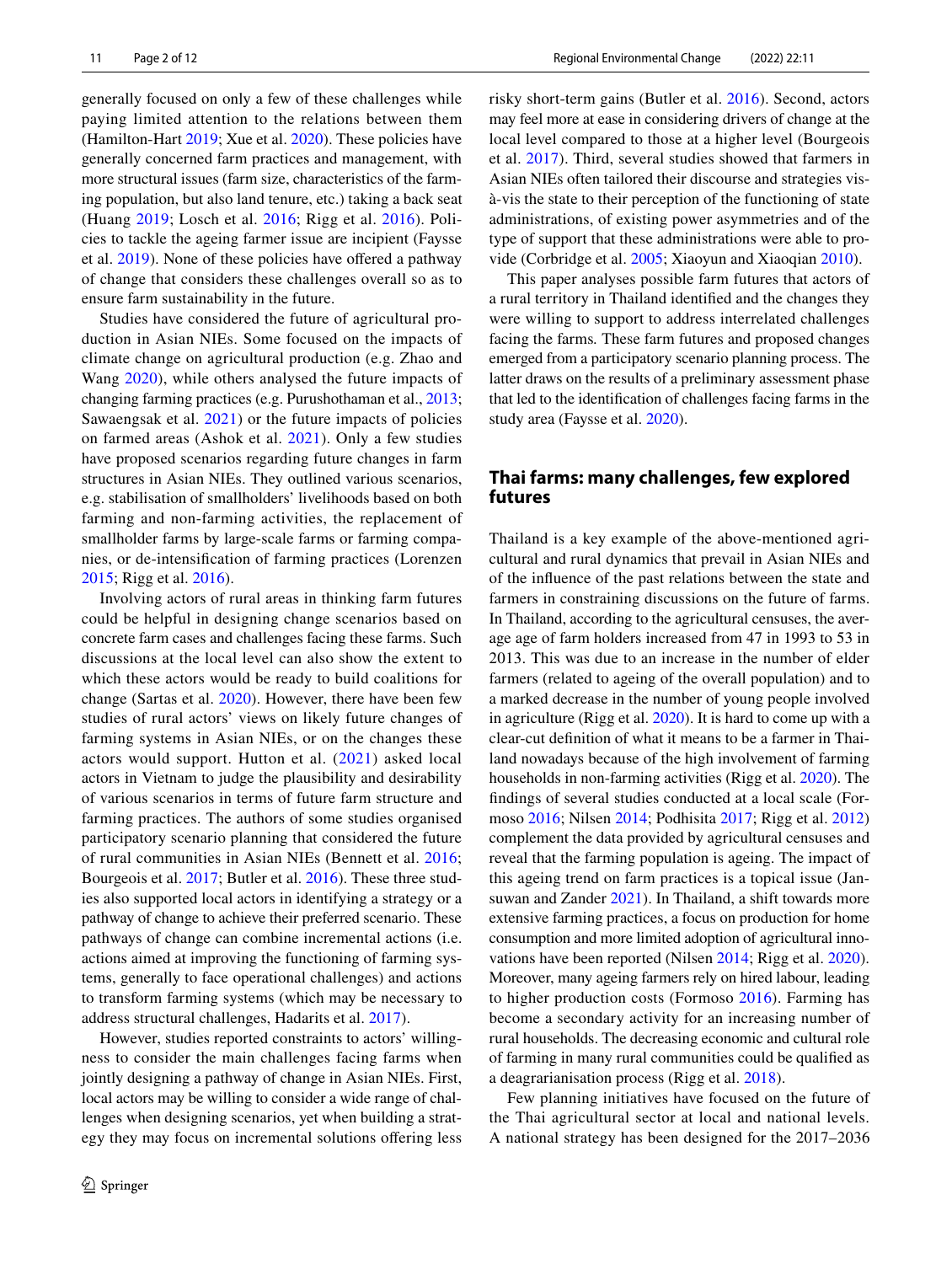period (Office of Agricultural Economics [2017\)](#page-10-20). This strategy is based on the "sufficiency economy philosophy", which has been a cornerstone of official political thinking on agriculture for decades in Thailand (Egery [2014\)](#page-10-21). Broadly speaking, the sufficiency economy philosophy considers that small-scale farmers should produce multiple crops for both home consumption and the market, while using rational amounts of pesticides and chemical fertilisers (Tubtim [2019](#page-11-10)). The 2017–2036 national strategy acknowledges that Thai farms face several challenges, including low farm profitability and the ageing farming population. It sets ambitious objectives in terms of production. However, the strategy does not detail how the acknowledged challenges will be addressed or the objectives met. Planning at provincial, district and subdistrict levels is organised with little public participation, partially due to the lack of capacity of local administrations (Dufhues et al. [2015](#page-9-6); Lorsuwannarat [2017](#page-10-22)).

The historical relationship between farmers and the Thai state has hindered opportunities for the participatory design of a pathway of change towards more sustainable farms. Since the 1990s, Thai agricultural policies have mainly aimed at maintaining existing farms, rather than transforming them and, importantly, raising their productivity (Walker [2015](#page-11-11)). This has been the case with regard to the most costly and politically visible policies implemented over the past 20 years, which have provided support for farm-gate rice prices and loans to rice farmers (Ricks [2018\)](#page-10-23). Farmers nowadays have opportunities to design their own projects at the local level and get funding for them. However, these projects do not involve any multi-stakeholder initiatives to address the various challenges facing the farms (Buchenrieder et al. [2017](#page-9-7); Walker [2012](#page-11-12)).

Moreover, agricultural policies have been traditionally designed in Thailand in a top-down way, even those geared towards capturing farmers' votes (Ricks and Laiprakobsup [2021](#page-10-24)). Walker's [\(2012](#page-11-12)) detailed assessment of the relationship between farmers and public actors in the Northern Region of Thailand showed that these relations were aimed at organising fows of resources to support farms. A key strategy of rural inhabitants was to make their village "legible to the community development gaze of state agencies and officials" (ibid.,  $p. 186$ ). There was no room for discussing challenges facing the farms and how to best address them. Moreover, Ricks and Laiprakobsup [\(2021](#page-10-24)) argued that policy implementation can produce lock-ins, in the sense that they frame actors' expectations about what state intervention should be. They showed that Thai rice farmers' request for support on rice prices was an upshot of the prevailing policies, thereby pushing discussion on more structural issues into the background. Lock-ins also take place on more specifc issues. In many irrigation schemes, the Royal Irrigation Department (which is part of the Ministry of Agriculture and Cooperatives) is in charge of irrigation



<span id="page-2-0"></span>**Fig. 1** The Bang Phluang irrigation area

management and has limited communication with farmers located in these schemes. This Department set up water user associations, without discussing the role and functioning of these associations with farmers. In response, the farmers have often lukewarm interest in getting involved in these associations (Ricks [2015](#page-10-25)).

# **Method**

#### **Study area**

The Bang Phluang irrigation area (76,000 ha, approximately 8,000 farms) spans 14 subdistricts and is located in low-lying areas on the left bank of the Prachinburi River (Fig. [1](#page-2-0)). The river becomes the Bang Pakong River after its junction with the Nakhon Nayok River. This area encompasses contrasted farming systems and dynamics. Farms in some subdistricts mostly focus on rice production. Irrigation enables them to grow two rice crops a year. In other subdistricts, farmers jointly raise fsh and shrimp in the same ponds. Aquaculture production techniques are complex and farmers have to deal with unstable market prices, but in the study area the average per-ha net proft from fsh and shrimp farming was sevenfold higher than that from rice production in 2016 (Aguilhon [2017](#page-9-8)).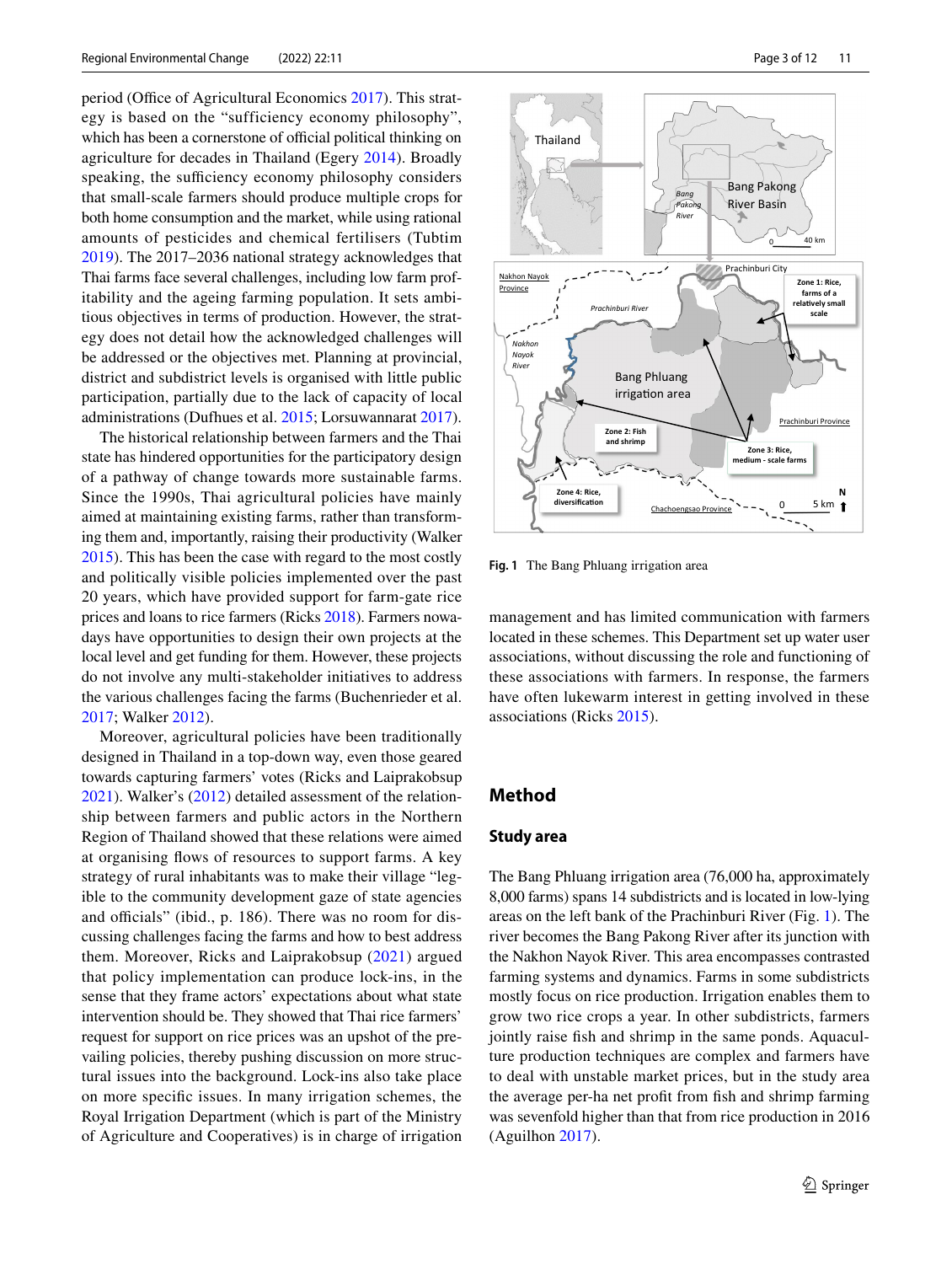<span id="page-3-0"></span>**Fig. 2** Constraints to change towards more proftable farming systems afecting rice farms not having their own tractors (from Faysse et al. [2020](#page-10-15))



The Royal Irrigation Department manages the main water infrastructures at the catchment level and the water gates connecting the Bang Phluang irrigation area to the Prachinburi River and to neighbouring canals. Farmers are often hampered by a lack of fresh water during the dry season since brackish water coming from the river estuary encroaches the study area (Aguilhon [2017\)](#page-9-8). This brackish water encroachment is especially marked during drought periods. Moreover, as the whole area is low lying (less than 6 m asl), farms usually have to deal with foods over an average 2-month period during the rainy season.

In the area, there are a few large-scale (approximately 100 ha) commercial farms devoted to tree farming, yet the vast majority of farms located in the study area are family farms. A survey (Faysse et al. [2020\)](#page-10-15) led to the identifcation of four types of family farms: i) rice farms without tractors (average 6.0 ha); ii) rice farms having their own tractors (average 13.4 ha); iii) fsh and shrimp farms (average 4.4 ha); and iv) farms mixing rice and shrimp rearing and rice farming (average 9.7 ha).

The assessment that took place before the participatory planning process (Faysse et al. [2020](#page-10-15)) enabled us to divide the area into four zones based on the main types of farming system present (Fig. [1](#page-2-0)). Zone 1 is a rice production area mainly involving rice farms that did not have their own tractors. These rice farms were increasingly trapped in a vicious circle, being hampered by low farm proftability, especially since policies to support farm-gate rice prices had been markedly reduced in 2015. Holders of these farms had difficulties in changing their farming systems (e.g. towards) diversifcation or organic farming), with the main reasons being short-term land rent contracts, floods and lack of suffcient irrigation water during the dry season. Hence, there were few successors to take over the farm, the average age of farm holders was increasing, and ageing farmers showed limited willingness to make profound changes in their farming systems. This in turn impeded farm proftability improvement (Fig. [2](#page-3-0)). Thus, although these farms could not be considered as small-scale according to various national standards (Tubtim [2019\)](#page-11-10), they generated economic benefits that were too small to ensure their sustainability (Faysse et al. [2020](#page-10-15)).

In Zone 2, most farms focused on fsh and shrimp rearing. Fish and shrimp farms were found to be impeded by production problems and, due to a lack of collective action for marketing, these farmers were not on level ground with intermediaries during price bargaining. Zone 3 is a rice production area mostly involving rice farms having their own tractors. These farmers faced the same problems as those in Zone 1, although to a lesser extent. Their adaptation strategy was generally not to expand but rather to diversify their crop production (Faysse and Phiboon [2019\)](#page-10-26). Finally, Zone 4 is a rice production area mostly involving farms mixing rice farming and fish and shrimp rearing.

Many rice farmers rented land—the majority of farmers of Zone 1 surveyed in Faysse et al. ([2020\)](#page-10-15) rented all of the land they farmed. These farmers generally signed 1–2 year rental contracts. Signing short-term rental contracts had not been much of a constraint for farmers producing rice under conventional practices, since farmers had limited needs with respect to making long-term investments in improving their farming felds. However, it had become a major constraint for rice farmers intending to shift to organic practices or to start producing non-rice crops (Faysse and Phiboon [2019](#page-10-26)). Laws aimed at protecting the rights of tenant farmers are not new in Thailand. A land rent regulation act was enacted in 1974 (Haberkorn [2009\)](#page-10-27), followed by others. The most recent one dates back to 2016. However, the implementation of these laws has been very limited because of a lack of strong political support (Daungbootsri [2017;](#page-9-9) Haberkorn [2009\)](#page-10-27).

Farms in the Bang Phluang area thus faced many interrelated operational and structural challenges. The operational challenges concerned production, water access, marketing, collective action, and proftability conditions. Structural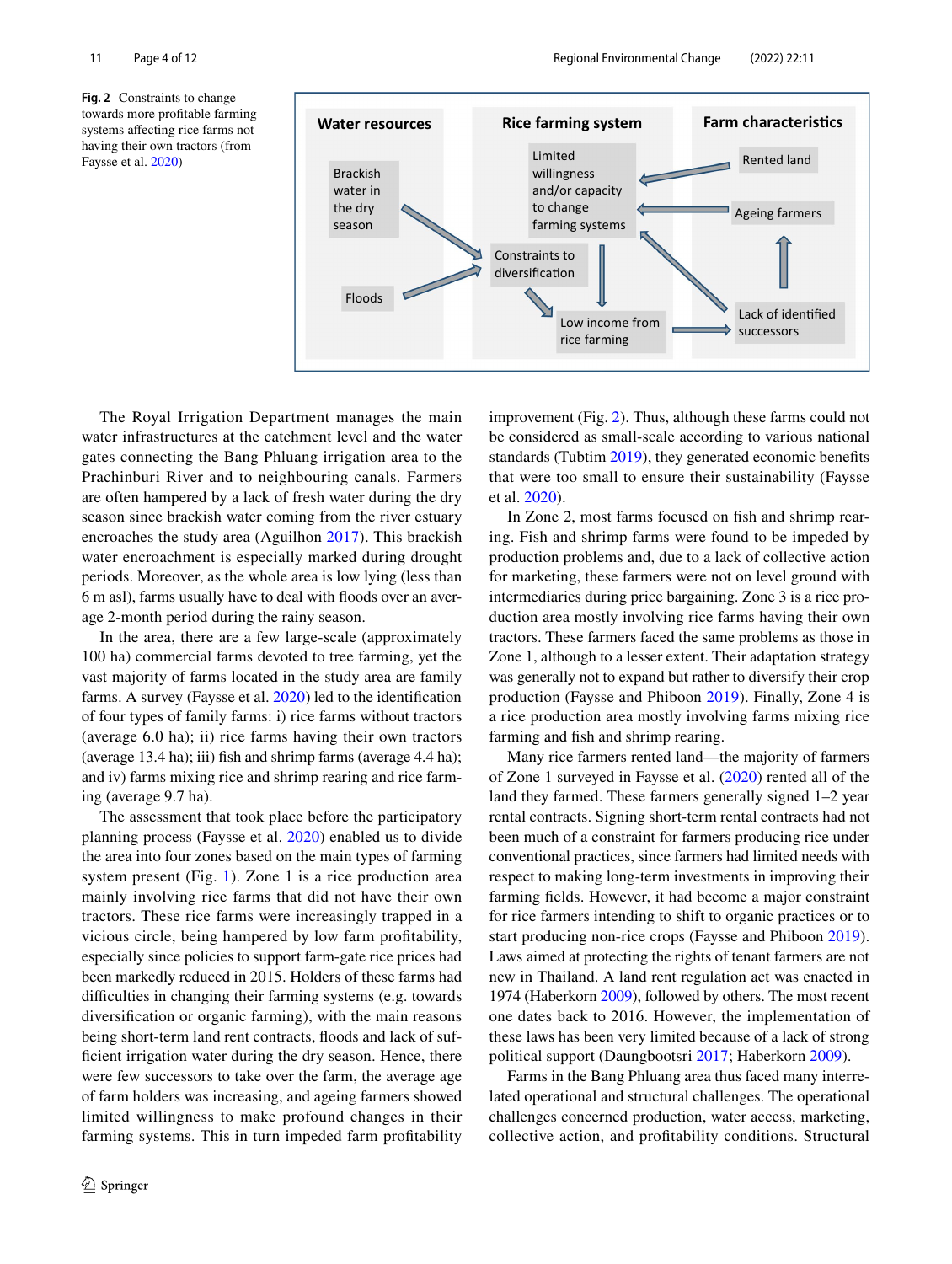challenges encompassed land rent and youth involvement in farming. Finally, in most families, there was at least one person farming fulltime (Faysse et al. [2020](#page-10-15)). Despite the difficulties described above, a deagrarianisation process had not yet started. The farm situations in the Bang Phluang area therefore difered from what takes place in other regions of Thailand, such as the Northeast Region, where farms are generally smaller, with less access to irrigation water, and where farming has become a minor component in the livelihoods of many rural families (Rigg [2019](#page-11-13)). However, because of the above-mentioned challenges, the future of farms in the Bang Phluang area appeared unclear (Faysse et al. [2020\)](#page-10-15).

In the late 2010s, the main agricultural policies in the area were investment in water management (including building of a dam) and support to farmers' groups for collective production and marketing (Faysse et al. [2020\)](#page-10-15). However, the funds and human resources dedicated to the latter policy were limited in the study area, leading to limited impacts. Policies inspired from the sufficiency economy philosophy mainly involved distribution of tree seedlings and fngerlings and had also limited impacts in the study area.

#### **Participatory scenario planning**

The participatory scenario planning process was presented to actors of the Bang Phluang irrigation area as a research initiative and was structured in two main phases: scenario design (Phase 1) and identifcation of an action plan to achieve the preferred scenario (Phase 2). Several activities in Phase 1 were undertaken with a specifc focus on one subdistrict per zone in order to gain full insight into the local farming and water management issues. In Phase 2, each of the four zones was considered as a whole. The process involved farmers (usually the majority of participants in workshops), provincial and subdistrict administration representatives and staf, Ministry of Agriculture and Cooperative staf, as well as Prachinburi River Basin Committee members. The process took place from July 2018 until May 2019.

During Phase 1, we organised scenario-design workshops in each of the four focus subdistricts. In order to prepare preliminary content to support discussion in these workshops, seventeen interviews were conducted in the focus subdistricts with subdistrict administration representatives, heads of villages and farmers. Interviewees were asked about the possible futures that they saw for the farms located in their subdistrict by 2029. All interviewees chose to express possible futures in terms of a things-getting-worse scenario and an alternative (and better) one. Thus they proposed scenarios based on their desirability and not their likeliness. Based on these interviews, two preliminary scenarios for the future of the farms by 2029 were drawn up in each focus subdistrict. These scenarios and subsequent ones were redacted in the form of short stories.

During the scenario-design workshops, participants (20 on average) discussed past and future drivers of change of farming systems based on the results of the initial assessment. Then the two preliminary scenarios for the focus subdistrict where the workshop was organised were presented. Participants discussed the main features of the scenarios and they provided supplementary content. Participants had the possibility of writing a third scenario if they wanted, but participants in all workshops found it relevant to limit the analysis to two scenarios.

We then drew up a things-getting-worse and an alternative scenario for each zone based on the results of this frst series of workshops and on 15 complementary interviews conducted in the 10 other subdistricts in the Bang Phluang irrigation area. Based on agricultural data and these complementary interviews, each of these 10 subdistricts proved to have agricultural characteristics and dynamics broadly similar to one of the four focus subdistricts. We compiled these scenarios. Although the four areas had major diferences, the sets of scenarios shared several similarities. This enabled us to write two synthesis scenarios (a things-getting-worse and an alternative scenario) for the whole Bang Phluang irrigation area. We also organised a scenario-design workshop with staff of the provincial administration and representatives from the diferent departments of the Ministry of Agriculture and Cooperatives at the provincial level.

Phase 2 began with a specifc focus on two topics: support to young farmers and better land rent conditions for tenants. During Phase 1, these two topics had emerged as important elements of the designed scenarios, but local actors generally considered that they did not have sufficient information to discuss them. Based on studies carried out on young rural people and young farmers in the study area (Phiboon et al. [2019](#page-10-28); Ruiz Salvago et al. [2019](#page-11-2)), a series of workshops were organised to discuss possible ways to support young people in getting started in farming (Faysse et al. [2019](#page-10-11)). Similarly, a workshop on land rent practices was also organised, during which participants identifed actions to enhance land rent conditions for tenants.

Finally, action plan workshops were organised in each of the four zones. Participants identifed and discussed a list of actions to implement the alternative synthesis scenario. Then each participant selected, from within this list, the three actions that he/she considered as being most infuential to achieve the preferred scenario. Each participant allocated three points to the action he/she considered as being the most infuential, two points for the one he/she ranked second, and one point for the action ranked third. Each participant prioritised actions anonymously. A fnal workshop was held to present and discuss the results of the whole process. Each individual interview and workshop was recorded. Interviews were transcribed in English. A report of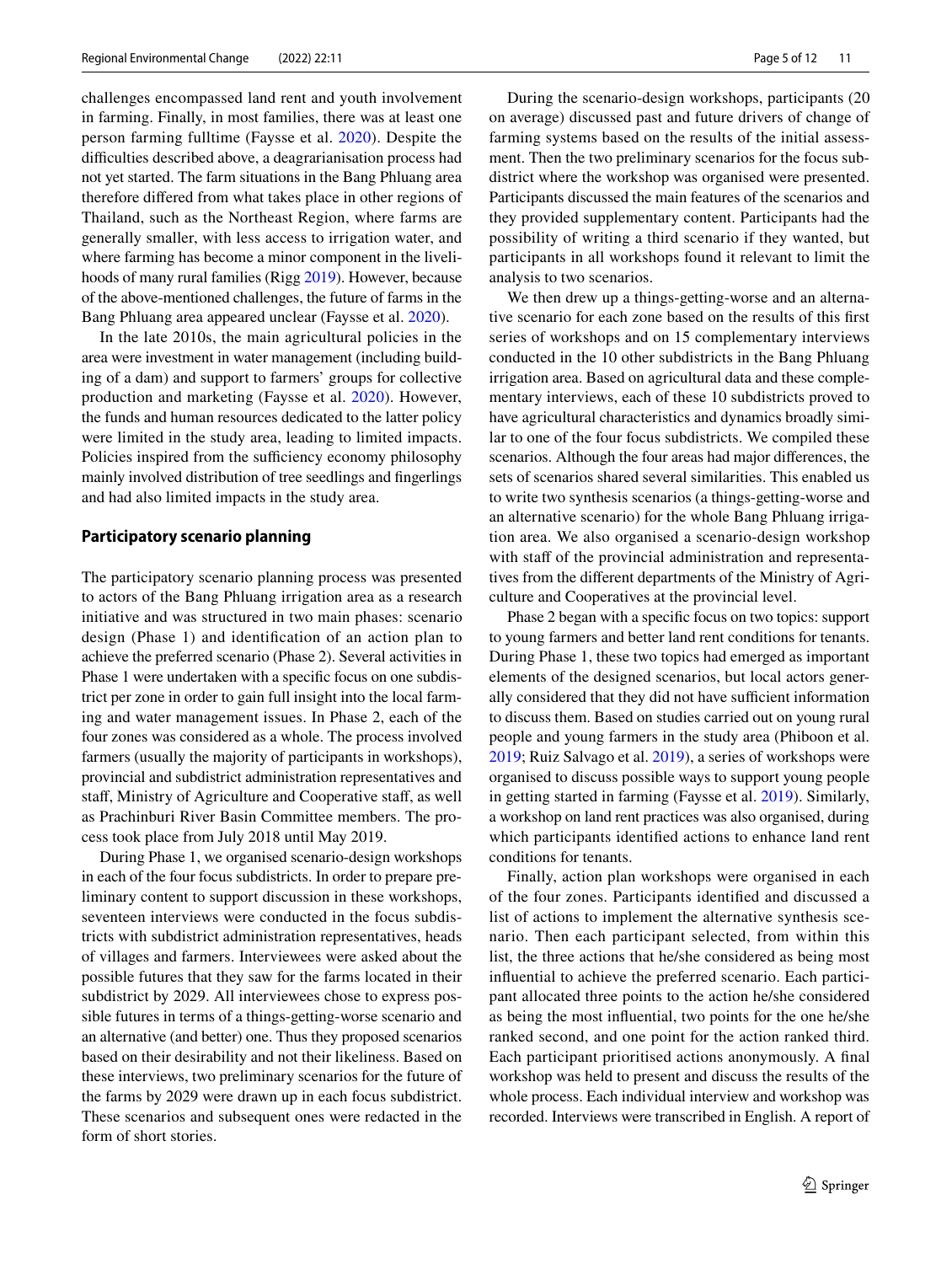each workshop was drawn up in English which summarised the ideas discussed by participants.

# **Results**

# **Scenarios**

Table [1](#page-6-0) presents the key elements of the eight zone-based scenarios. Each scenario considered difered in terms of water management, farm management, local initiatives and public policies, and youth involvement in farming. Moreover, each of the four sets of two zone-based scenarios gave relatively more importance to one topic: land rent conditions in Zone 1, access to irrigation water in Zone 2, development and strengthening of farmers' collective action in Zone 3, and transition to organic farming and development of rural tourism in Zone 4. Each of the four things-getting-worse scenarios described a situation where farming was in crisis because most farmers had not been able to successfully undertake actions to address the structural and operational challenges facing their farms, particularly in relation to the topics mentioned above. Either no action took place (land rent conditions in Zone 1), initiated actions were not successful (enhanced water management in Zone 2, farmers' collective action in Zone 3), or only a few farmers managed to successfully adapt (diversifcation in Zone 2 and organic farming in Zone 4). By contrast, the four alternative scenarios included successful actions to deal with the main structural and operational challenges facing the farms.

The main content of the narrative for the things-gettingworse synthesis scenario is as follows.

*In 2029, initiatives to improve water management in the Bang Phluang irrigation area have failed. Most rice farms did not succeed in moving away from conventional farming practices. Some farmers could not deal with the problems they faced so they stopped farming and shifted to other jobs. Many farmers have sold land and some have rented out their land to other farmers from various origins. Only a few farmers managed to secure better access to irrigation water through the installation of individual pumps and the digging of small canals or pipes to bring water from the Prachinburi River to their farms. Farmers' groups were created to improve farming techniques and marketing, especially in the fsh and shrimp sector, but these initiatives have failed. Similarly, initiatives to promote rural tourism were of limited success due to*  insufficient coordination between actors and a lim*ited budget devoted to the development and promotion of tourism activities. Farmers' key focus is now to decrease production costs, and they have not improved* 

*the quality of their products nor their capacities to negotiate prices of farm products. Proftability is low and very few young people are interested to become farmers.*

The main content of the narrative for the alternative synthesis scenario is as follows.

*In 2029, various initiatives have successfully supported the change in farming systems in the Bang Phluang irrigation area. Access to irrigation water during the dry season has improved, for two reasons. First, irrigation infrastructure has been upgraded as a result of an agreement between farmers and the Bang Phluang Irrigation Office, which specifies that many rice felds in the area can be used as food expansion areas during the rainy season. Second, water users' groups are working better and they are involved in water distribution coordination. Many farms that were previously cropping rice using conventional practices have shifted to produce organic rice or a diverse range of crops. Some farmers made the change alone, while others received government agency support. One element enabling these changes is that lessees have increased security with regard to land rent conditions and thus they can confdently invest in improving the soil characteristics and their farm equipment. Another is that several farmers' organisations are now successfully engaged in technical advice and marketing. Tourism activities (such as visits to cultural places and natural sites, homestays, and visits to organic farms) have developed successfully. Some young people have started farming for three reasons: 1) proftability of farming is satisfying; 2) public policies accompany the installation of young farmers, for instance by supporting cooperation between elder farmers and young people who want to start farming; and 3) young people see that farms can evolve positively in the future.*

These two narratives underline the links between drivers of change, actions initiated by farmers and government agencies, and agricultural dynamics. The alternative scenario puts forward how successful cooperation between various actors (e.g. between farmers and the irrigation office, or between elder farmers and young people) increase farmers' ability to make changes in their farming systems.

The content of the zone-based and synthesis thingsgetting-worse scenarios generally prompted consensus. In particular, staff from the Ministry of Agriculture and Cooperatives considered that the things-getting-worse scenario would occur if ongoing public policies were not modifed. Debates rather focused on the alternative scenarios. Participants discussed the desirability of some elements of these scenarios. For instance, a few participants rented out land,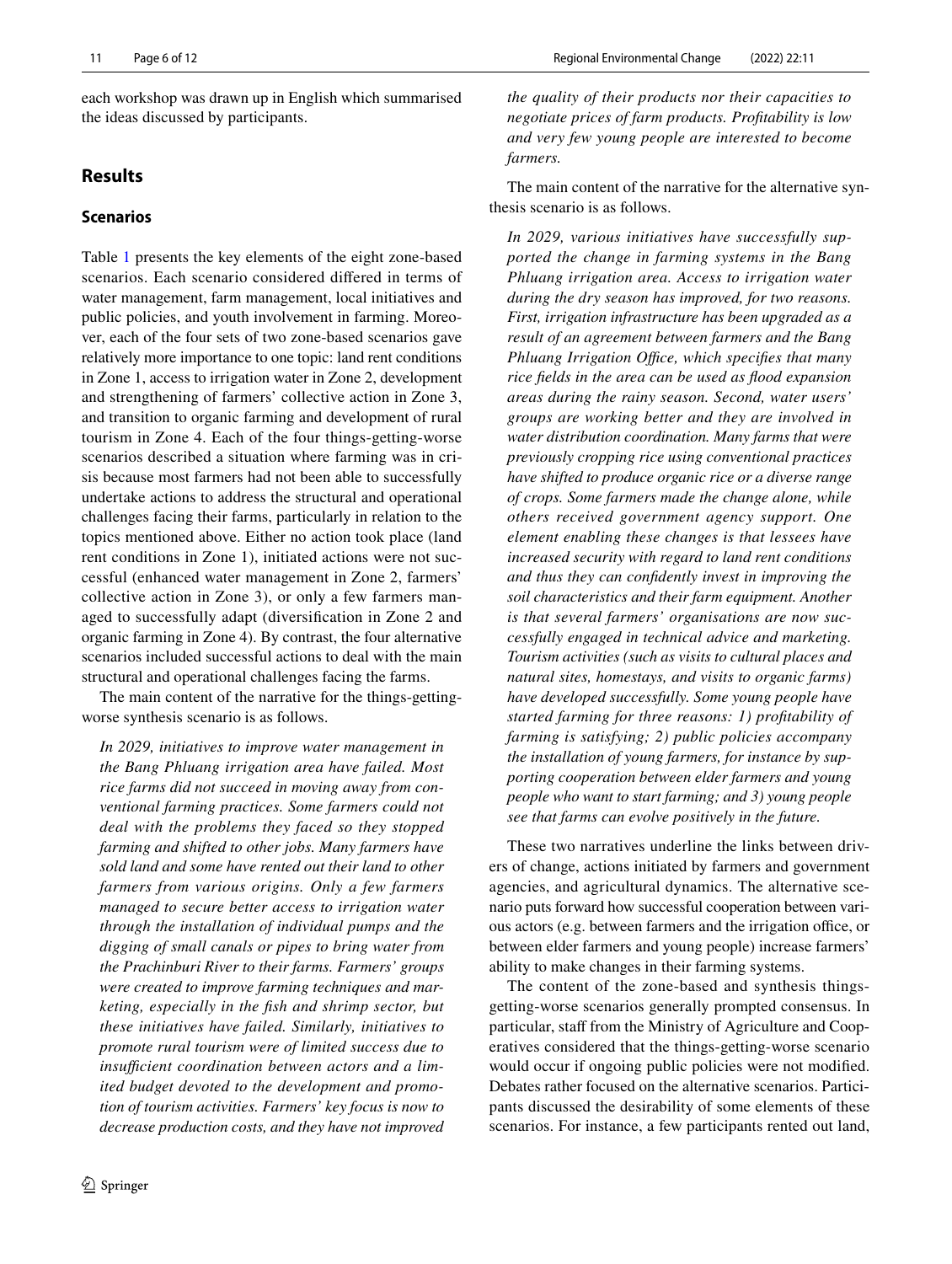#### <span id="page-6-0"></span>**Table 1** Key elements of zone-based scenarios

| Zone                                                                              | Things-getting-worse scenario                                                                                                                                                                                                                                                                                                                                                                                                                                               | Alternative scenario                                                                                                                                                                                                                                                                                                                                                                                         |
|-----------------------------------------------------------------------------------|-----------------------------------------------------------------------------------------------------------------------------------------------------------------------------------------------------------------------------------------------------------------------------------------------------------------------------------------------------------------------------------------------------------------------------------------------------------------------------|--------------------------------------------------------------------------------------------------------------------------------------------------------------------------------------------------------------------------------------------------------------------------------------------------------------------------------------------------------------------------------------------------------------|
| Zone 1. Rice production area,<br>mainly involving relatively<br>small-scale farms | A marked decrease in farming<br>- Few rice farmers have diversified production due to<br>insecure land access and insufficient water during the<br>dry season<br>- Many farmers have sold their farms for construction<br>purposes<br>- Rice farmers earn low income because of high farm<br>production costs and unstable rice prices<br>- Very few young people take over the farm when they<br>inherit land                                                              | Diversification<br>- Diversification has expanded because of improved<br>conditions for land rent and better irrigation<br>management<br>- The use of chemical inputs has decreased (par-<br>ticularly thanks to the development of organic<br>farming)<br>- Rural tourism has expanded<br>- One third of young people living in the area farm<br>at least part time                                         |
| Zone 2. Rice production area,<br>rice farms                                       | A rice sector in crisis<br>mostly involving medium-scale - Few farmers have tried to diversify production due to<br>a lack of water management improvement<br>- Rice yields have decreased and pumping costs remain<br>high so rice profitability has decreased<br>- Some farmers have stopped farming and some have<br>rented out land<br>- Young people are not interested in farming                                                                                     | Increased water control and diversification<br>- Farmers have access to sufficient irrigation water<br>- The area is used for flood expansion during the<br>rainy season<br>- Rice farmers have improved rice yields and have<br>decreased pumping costs<br>- One third of farmers who own land have diversi-<br>fied their production<br>- Some young people come back to take over their<br>parents' farms |
| production                                                                        | Zone 3. Fish and shrimp as main Individual production and marketing<br>- Collective action initiatives have failed and water<br>management has not improved<br>- Farms have adopted individual strategies to deal with<br>unstable fish and shrimp prices<br>- The profitability of fish and shrimp farming has<br>decreased. Some farmers are indebted, some have<br>stopped farming, some have rented out their land<br>- Some young people still get involved in farming | Successful farmers' collective action<br>- Successful collective actions for improving water<br>management, improving breeding techniques,<br>accessing farm inputs at low costs, joint produc-<br>tion planning, processing plus marketing<br>- Improvement of farm profitability<br>- Many young people get involved in farming                                                                            |
| Zone 4. Rice production plus<br>ongoing diversification and<br>shrimp breeding    | A dormant agriculture<br>- Rice profitability has decreased because of high farm<br>production costs and unstable rice prices<br>- Only a few farmers have adopted organic farming<br>as farmers sell organic rice at the same price as rice<br>produced with chemical inputs<br>- Lack of success of ecotourism projects<br>- Few young people take over their parents' farms                                                                                              | Organic production and ecotourism projects<br>- Organic farming and ecotourism projects have<br>been successful, so farmers have become more<br>confident in organic crop production and market-<br>ing<br>- Improved health of farmers and better environ-<br>ment<br>- Decreased farm production costs<br>- More young people work on farms                                                                |

which in the area is usually rented to neighbours and relatives. These participants were initially not in favour of more secure land rent conditions for lessees.

Moreover, while participants initially proposed alternative scenarios as a desired future during personal interviews, they debated the likelihood of these scenarios in the meetings. For instance, participants discussed the development of organic farming. A president of a subdistrict administration mentioned that if "there is no issue of fooding, water pollution, and lack of water during dry season, and if we implement an eco-tourism project, the area will mainly adopt organic rice production under a holistic farm management approach, involving production, certifcation, processing, and marketing". However, some farmers cropping rice under conventional practices were skeptical about the future growth of organic farming in the area. One farmer mentioned that "opportunities for adopting organic farming are limited because of water issues (especially fooding) and organic farming requires major farm investments". Some farmers were optimistic that young people would be interested in getting involved in farming if farming income were to increase thanks to better access to irrigation water and better marketing. However, other farmers expressed their doubts that young people would be interested in farming, whatever the proposed conditions. One farmer said that even if farming conditions improved "there will be fewer young people working on farms as they prefer working in factories or the cities, and some of them will go back to farm only as a last choice when they have to take over the farm of their parents". These diferent viewpoints triggered discussions about which actions would be needed to increase the chance of these elements of alternative scenarios occurring.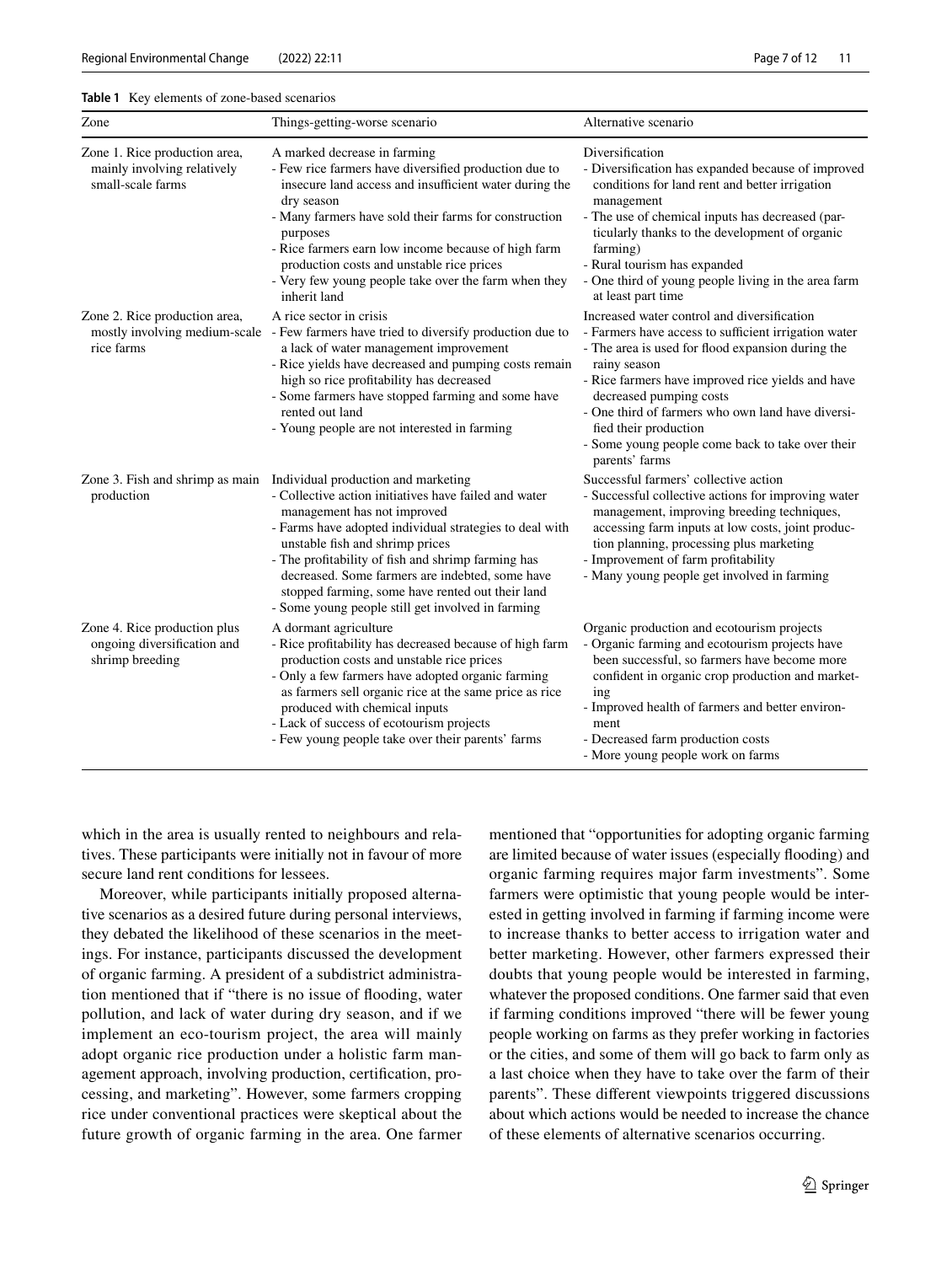| Dimensions                        | Actions                                                                                                                                                      |
|-----------------------------------|--------------------------------------------------------------------------------------------------------------------------------------------------------------|
| Water management                  | Build a weir or ponds to increase water resources during the dry season                                                                                      |
|                                   | Build water gates and extend irrigation canals to improve water distribution                                                                                 |
|                                   | Improve coordination for water management and increase local actors' involvement in decision-making                                                          |
|                                   | Set up public subsidies to partially cover irrigation costs                                                                                                  |
| Land rent conditions              | Enhance implementation of the 2016 Land Tenure Act, thanks to capacity-building of tenants and third party<br>involvement during rental contract preparation |
| Farmers' organisations            | Development of active farmers' organisations which help their members improve production, processing and<br>marketing                                        |
| Farm production and profitability | Support the distribution of high-quality agricultural inputs                                                                                                 |
|                                   | Enhance farmers' access to funding and help them solve debt issues                                                                                           |
|                                   | Promote innovative farming practices such as organic farming                                                                                                 |
|                                   | Sustained activities to build farmers' capacities                                                                                                            |
| Marketing                         | More stable agricultural product prices                                                                                                                      |
|                                   | Support for processing and export                                                                                                                            |
| Rural tourism                     | Development of organic farm models and local tourist markets so as to promote direct contacts between<br>farmers and consumers                               |
| Young farmers                     | Help young farmers sell in local tourist markets                                                                                                             |

<span id="page-7-0"></span>

| <b>Table 2</b> Main actions to achieve the alternative synthesis scenario |  |
|---------------------------------------------------------------------------|--|
|---------------------------------------------------------------------------|--|

#### **Action plan**

Table [2](#page-7-0) shows actions that obtained at least 10 points when summing participants' individual assessments made during the action plan workshops. The proposed actions that focused on farm production, farm proftability, and marketing aimed to enhance farm income in the short term and to enhance farmers' capacity to make changes in their farming systems in the longer term. Participants promoted actions enabling farmers to receive material support, but they also promoted actions enabling farmers to become more active in decision-making at the local level. Farmers and representatives of subdistrict administrations expressed a strong interest in setting up joint management committees, which would enable them to have a voice in decision-making on irrigation issues (such committees are already operating in Thailand, Ricks [2015\)](#page-10-25). But their desire to get involved garnered lukewarm interest from representatives of the Royal Irrigation Department who were used to managing water in a centralised way. Farmers also proposed to be more active in decision-making in agricultural value chains thanks to stronger farmers' organisations.

In the fnal workshop, the proposed actions to achieve the desired scenario were grouped into three sets that jointly built a pathway of change (Fig. [3\)](#page-8-0). The actions related to the frst set were improving land rent conditions for tenants, strengthening farmers' groups, and improving water management. Workshop participants specifcally focused on land rent and proposed the involvement of a third party to make sure that the rental contracts meet the legal requirements. They also proposed that contracts should involve a much longer rental period in case tenants would want to invest in the land. Actions of the second set were improving farm production and proftability, diversifcation and development of organic farming, and improved marketing conditions. Actions of the third set were development of rural tourism and youth involvement in farming. In workshops with young farmers and young inhabitants of the area, participants reviewed various policy options to support youth involvement in farming. They considered that the most promising ways were subsidies to start farming and secure land leases (Faysse et al. [2019](#page-10-11)). Indeed, youths usually do not have sufficient funds to buy land to start their farms. Signing long-term land rent contracts can help them feel more confdent if they start farming on rented land.

The links connecting these sets of actions had been specifed in the alternative zone-based and synthesis scenarios. Actions of the frst set could support implementation of actions of the second and third sets. For instance, a longer land rent contract duration could help tenant farmers of Zone 1 diversify away from conventional rice farming or launch into organic rice farming. Similarly, actions of the second set can support those of the third set. For instance, improved farm proftability provides higher incentive for young people to get involved, while the development of organic farming can support local organic markets able to attract tourists.

### **Discussion**

#### **Innovative views on needed farm transformations**

Actions scheduled in the pathway of change addressed the main challenges facing the various types of farms present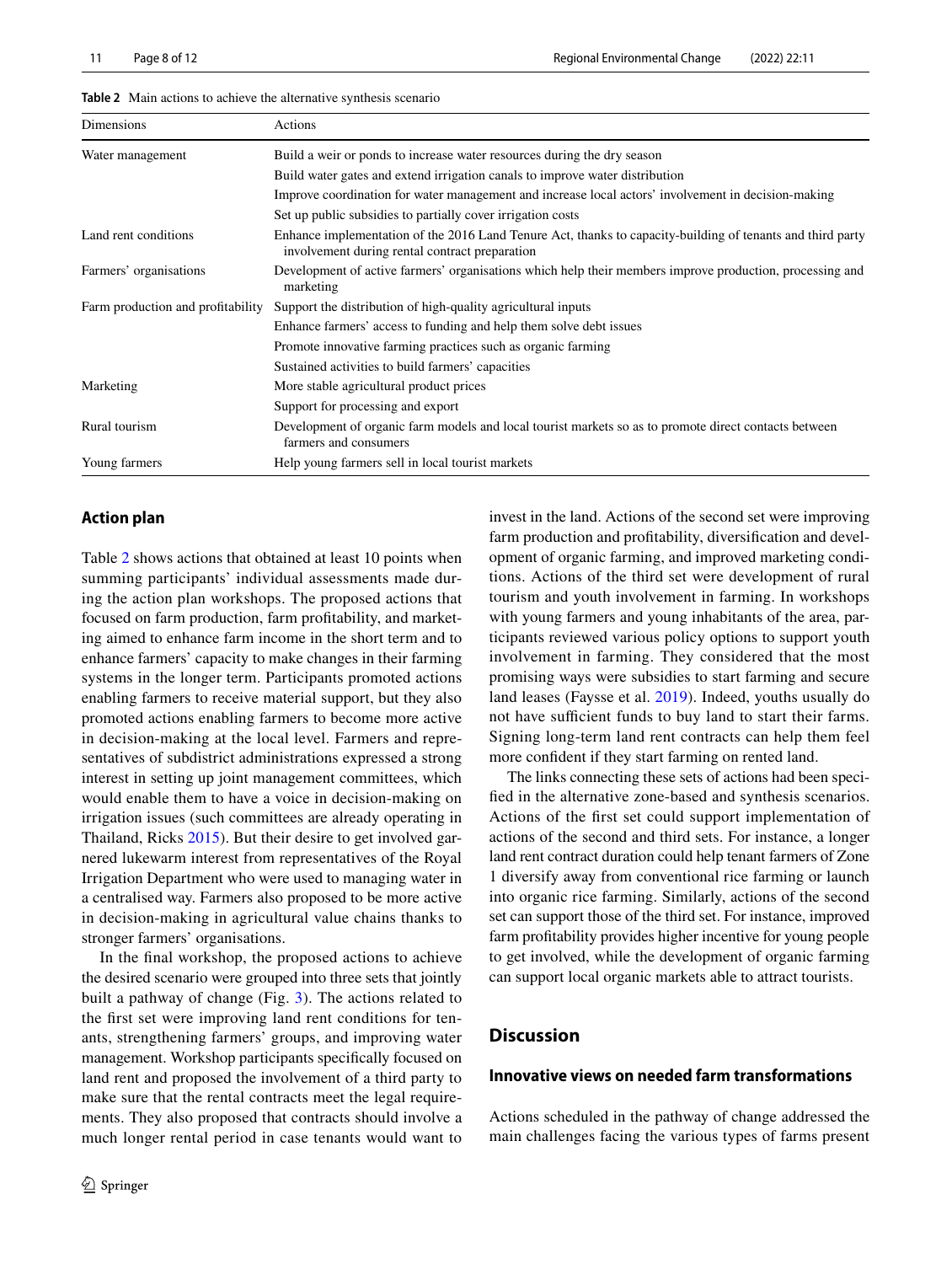<span id="page-8-0"></span>**Fig. 3** Pathway of change proposed by participants to achieve more sustainable farms in the Bang Phluang irrigation area



in the Bang Phluang irrigation area. In particular, they tackled the constraints impeding change in relatively small rice farms, as depicted in Fig. [2.](#page-3-0) Several actions presented in Table [2](#page-7-0) are similar to those proposed in Bennett et al.  $(2016)$  $(2016)$ , Butler et al.  $(2016)$ , and Bourgeois et al.  $(2017)$  $(2017)$  $(2017)$ , such as the diversifcation of agricultural production, the development of farmers' organisations, support of youth engagement in farming, and the development of non-agricultural income generating activities, e.g. tourism. Other actions were more innovative, such as enhanced farmers' participation in decision-making for water management and in agricultural value chains, and development of local markets to enhance direct connections with consumers.

A commonly held view in Thailand and in other Asian NIEs is that rural youth is not interested in farming (Morarji [2014;](#page-10-29) Rigg et al. [2018\)](#page-11-9). Interviews with young inhabitants of Bang Phluang area undertaken as part of the same research initiative (Ruiz Salvago et al. [2019](#page-11-2)) showed that many of these young inhabitants were not against farming per se and, in particular, they did not consider that farming was attached to a poor social status. Many interviewees said they would reconsider their lack of willingness to engage in farming in the future if they considered the conditions suitable (as observed by White [2021](#page-11-14)). Agricultural students in the study area who aimed to become farmers scheduled a long-time trajectory to be able to start in good conditions (Filloux et al. [2019](#page-10-30)). As LaRue et al. [\(2021\)](#page-10-31) point out, young people do not necessarily consider farming as a fulltime activity and interviewed students clearly made diferences in their plans between farming as a part-time or as a full-time activity.

By contrast, the farm size issue—a highly-discussed structural challenge in Asian NIEs (e.g. Rigg et al. [2016\)](#page-11-0) received limited attention. In the study area, most farms could be considered above the thresholds defning smallholdings at national level (Tubtim [2019](#page-11-10)), especially given the fact that they had access to irrigation. Local actors considered that even farms of a relatively smaller size in Bang Phluang area could be fnancially sustainable if they managed to diversify their production through enhanced water management and connection to markets offering remunerative prices.

Participants considered various changes to address structural challenges to farm sustainability (i.e. land rent conditions and the involvement of young farmers), i.e. two issues for which there was in practice no policy applied in the Bang Phluang area. Several actions proposed by participants were scheduled in the 2017–2036 Thai agricultural strategy, such as the support for organic farming development. However, the agricultural strategy presents challenges and scheduled actions as a list of points without showing the connections between them, whereas actors of Bang Phluang had specifed the linkages between proposed actions when building a pathway of change.

The scenario planning process took place before the COVID-19 pandemic that meanwhile has been impacting farming conditions in Thailand (Wannaprasert and Choenkwan [2021\)](#page-11-15). Complementary research would be useful to analyse the extent to which the pandemic has afected not only farming conditions in the study area but also how farmers and young people see their futures.

#### **Actors' readiness for change**

Unlike the experiment presented by Butler et al. [\(2016](#page-9-4)), participants in the present study focused on transformative changes when selecting the most relevant actions. While participants asked for support regarding farm-gate prices and to cope with debts, they also suggested that state support should be broadened to support the farm transformation process. In doing so, they wanted to break the lock-in prompted by past material support-focused public polices (Ricks and Laiprakobsup [2021](#page-10-24)).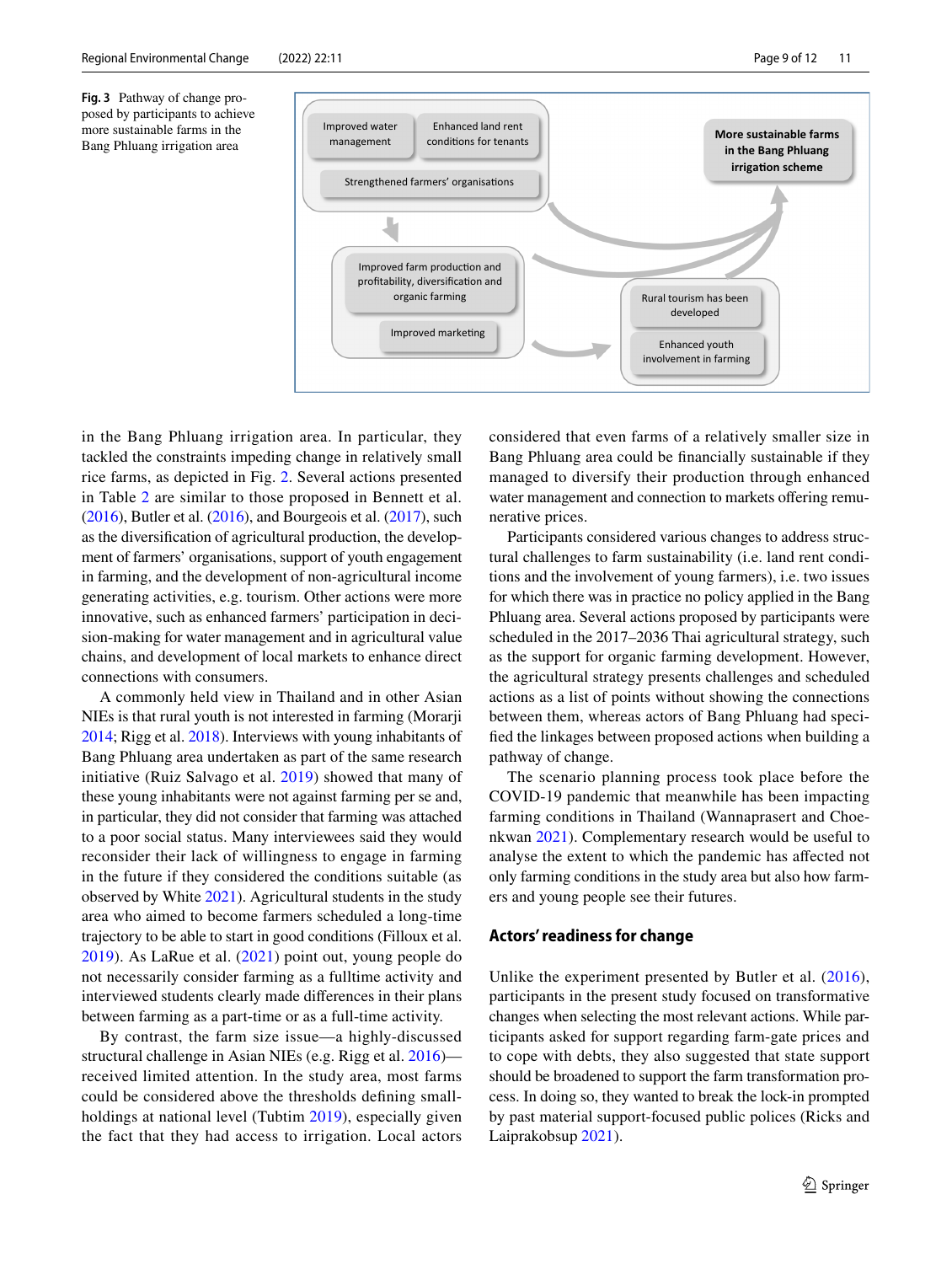This interest in considering transformative change stemmed from the fact that actors in the Bang Phluang irrigation area (including staff of the Ministry of Agriculture and Cooperatives) agreed on the looming crisis in the agricultural sector. They considered that maintaining farming practices and management was not a desirable objective. They also did not want to move "backwards" into an idealised traditional peasant life, as often promoted by the Thai urban elite (Dayley [2011;](#page-9-10) Tubtim [2019\)](#page-11-10). The participatory process thus fostered collective articulation of the future they did not want, which can be an important step in triggering willingness for change (Bourgeois et al. [2017\)](#page-9-3).

Local actors expressed a collective aspiration for changing farming systems. This aspiration included elements strongly supported by the official discourse. For instance, some actors made reference to the sufficiency economy philosophy when they promoted organic farming and agricultural diversifcation. This could be labelled as the "doxic" component of participants' collective aspiration (Huijsmans et al. [2021\)](#page-10-32). Participants' aspirations also encompassed other elements that were much more innovative in the Bang Phluang area, e.g. farmers' willingness to get involved in decision making on water management.

However, local actors' willingness to become proactive partners will not be sufficient alone to trigger desired changes. As in other backcasting studies (Hadarits et al. [2017\)](#page-10-14), the proposed pathway of change involved actions to be taken at various scales and by diferent actors: the national level (e.g. changes in legislation on land tenure, development of new policies to support young farmers), the regional level (e.g. water management) and the local level (e.g. more active farmers' organisations, actual implementation of land tenure policies). Undertaking these actions at various levels in a coordinated way is a challenge, not only because of the weaknesses of subdistrict organisations (Dufhues et al. [2015\)](#page-9-6) and of farmers' organisations at the national level, but also because experience regarding processes involving multiple stakeholders at multiple scales to design and implement policies has been limited in Thailand (Lebel et al. [2011;](#page-10-33) Marks and Lebel [2016](#page-10-34)).

# **Conclusion**

In the study area, local actors (farmers, representatives of local administrative levels, but also staff of local offices of the Ministry of Agriculture and Cooperatives) collectively agreed on possible farm futures. They specifed the risks with regard to farm futures in a scenario involving no public policy changes. The vision for the desired future of the farms that actors depicted and the action plan they proposed were not very detailed. Yet participants proved their willingness

and capacity to imagine various types of sustainable farms, while proposing ways to address the various challenges facing the farms. They suggested innovative actions to attempt to change trends that were sometimes considered in local discussions as ineluctable, such as the decreased youth engagement in farming.

There is a need to foster multi-stakeholder dialogue on farm futures in Asian NIEs. The present study revealed that, even in a context that did not a priori foster such dialogue, actors of a rural territory could initiate a conversation on challenges facing farms and on possible farm futures, while proposing innovative and ambitious pathways to farm sustainability.

**Acknowledgements** This work was supported by the Agence Nationale de la Recherche (French National Agency for Research) as part of the DOUBT project.

# **References**

- <span id="page-9-8"></span>Aguilhon L (2017) Agricultural dynamics in the Bang Pakong River Basin: Interrelationship between family dynamics, access to the market and water management. Master Thesis, Montpellier University
- <span id="page-9-1"></span>Ashok K, Nataraja R, Kumar P, Sharma K, Mathur M (2021) Sustainable alternative futures for agriculture in India—the energy, emissions, and resource implications. Env Res Letters 16(6):064001. <https://doi.org/10.1088/1748-9326/abf0cd>
- <span id="page-9-0"></span>Bhandari H, Mishra AK (2018) Impact of demographic transformation on future rice farming in Asia. Outlook Agric 47:125–132. <https://doi.org/10.1177/0030727018769676>
- <span id="page-9-2"></span>Bennett NJ, Kadfak A, Dearden P (2016) Community-based scenario planning: A process for vulnerability analysis and adaptation planning to social–ecological change in coastal communities. Environ Dev Sust 18:1771–1799. [https://doi.org/10.1007/](https://doi.org/10.1007/s10668-015-9707-1) [s10668-015-9707-1](https://doi.org/10.1007/s10668-015-9707-1)
- <span id="page-9-3"></span>Bourgeois R, Penunia E, Bisht S, Boruk D (2017) Foresight for all: Co-elaborative scenario building and empowerment. Tech Forecasting Social Change 124:178–188. [https://doi.org/10.1016/j.](https://doi.org/10.1016/j.techfore.2017.04.018) [techfore.2017.04.018](https://doi.org/10.1016/j.techfore.2017.04.018)
- <span id="page-9-7"></span>Buchenrieder G, Dufhues T, Theesfeld I, Nuchanata M (2017) Participatory local governance and cultural practices in Thailand. Cogent Soc Sci 3:1338331. [https://doi.org/10.1080/23311886.](https://doi.org/10.1080/23311886.2017.1338331) [2017.1338331](https://doi.org/10.1080/23311886.2017.1338331)
- <span id="page-9-4"></span>Butler JRA, Bohensky EL, Suadnya W, Yanuartati Y, Handayani T et al (2016) Scenario planning to leap-frog the Sustainable Development Goals: An adaptation pathways approach. Climate Risk Manag 12:83–99. [https://doi.org/10.1016/j.crm.2015.11.](https://doi.org/10.1016/j.crm.2015.11.003) [003](https://doi.org/10.1016/j.crm.2015.11.003)
- <span id="page-9-5"></span>Corbridge S, Williams G, Srivastava M, Véron R (eds) (2005) Seeing the State: Governance and Governmentality in India. Cambridge University Press, Cambridge
- <span id="page-9-9"></span>Daungbootsri A (2017) The land rental market in Thai agriculture and its impact on household welfare [in Thai]. Thailand Research Fund, Bangkok
- <span id="page-9-10"></span>Dayley R (2011) Thailand's agrarian myth and its proponents. J Asian African Stud 46:342–360. [https://doi.org/10.1177/00219](https://doi.org/10.1177/0021909611400547) [09611400547](https://doi.org/10.1177/0021909611400547)
- <span id="page-9-6"></span>Dufhues TI, Theesfeld I, Buchenrieder G (2015) The political economy of decentralization in Thailand: How past and present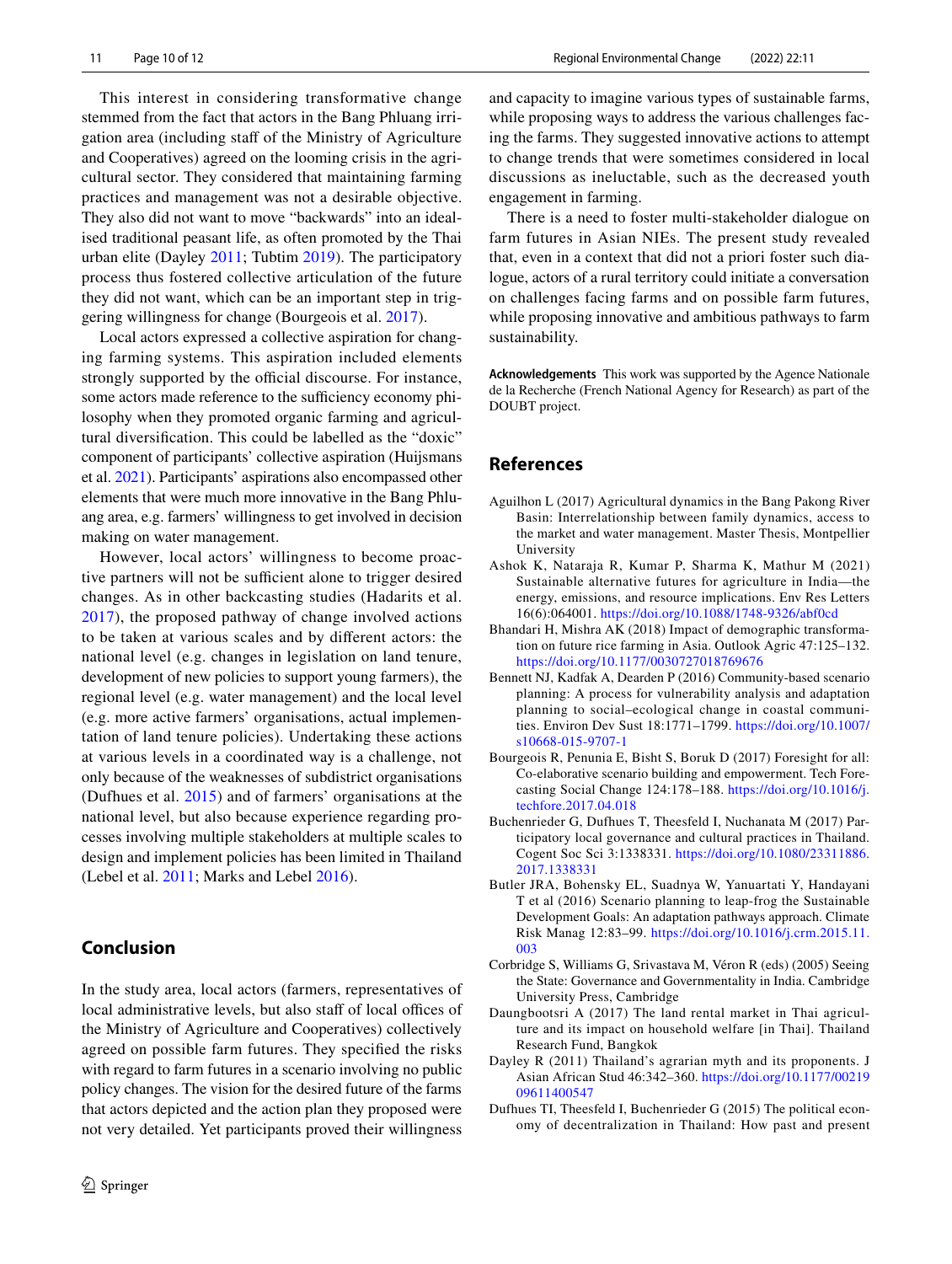decentralization afects rural actors' participation. Europ J Dev Res 27:793–810. <https://doi.org/10.1057/ejdr.2014.68>

- <span id="page-10-21"></span>Egery J (2014) Economic risks in the agricultural sectors of emerging economies: Smallholder perspectives of projects based on Thailand's 'philosophy of sufficiency economy'. Doctoral dissertation, University of Ottawa
- <span id="page-10-26"></span>Faysse N, Phiboon K (2019) Building capacities for change: Farmers moving away from conventional rice farming in Prachinburi Province, Thailand. J Community Dev Res 12:57–67
- <span id="page-10-11"></span>Faysse N, Phiboon K, Filloux T (2019) Public policy to support young farmers in Thailand. Outlook Agric 48:292–299. [https://](https://doi.org/10.1177/0030727019880187) [doi.org/10.1177/0030727019880187](https://doi.org/10.1177/0030727019880187)
- <span id="page-10-15"></span>Faysse N, Aguilhon L, Phiboon K, Purotaganon M (2020) Mainly farming …but what's next? The future of irrigated farms in Thailand. J Rural Stud 73:68–76. [https://doi.org/10.1016/j.jrurs](https://doi.org/10.1016/j.jrurstud.2019.12.002) [tud.2019.12.002](https://doi.org/10.1016/j.jrurstud.2019.12.002)
- <span id="page-10-30"></span>Filloux T, Faysse N, Pintobtang P (2019) The long road to becoming a farmer: Thai agricultural students' plans. Outlook on Agriculture 48(4):273–281.<https://doi.org/10.1177/0030727019879933>
- <span id="page-10-17"></span>Formoso B (2016) Are Thai peasants still farmers ? The socioeconomic transformation of two villages of Northeastern Thailand. Moussons 28:39–60. <https://doi.org/10.4000/moussons.3636>
- <span id="page-10-27"></span>Haberkorn T (2009) An unfnished past: Assassination and the 1974 land rent control act in Northern Thailand. Critical Asian Stud 41:3–35.<https://doi.org/10.1080/14672710802631145>
- <span id="page-10-14"></span>Hadarits M, Pittman J, Corkal D, Hill H, Bruce K et al (2017) The interplay between incremental, transitional, and transformational adaptation: A case study of Canadian agriculture. Reg Environ Change 17(5):1515–1525. [https://doi.org/10.1007/](https://doi.org/10.1007/s10113-017-1111-y) [s10113-017-1111-y](https://doi.org/10.1007/s10113-017-1111-y)
- <span id="page-10-8"></span>Hamilton-Hart N (2019) Indonesia's quest for food self-sufficiency: A new agricultural political economy? J Contemporary Asia 49:734–758. <https://doi.org/10.1080/00472336.2019.1617890>
- <span id="page-10-9"></span>Huang J (2019) Agricultural growth, transformation and policies in China. In: Zeigler RS (ed) Sustaining global food security: The nexus of science and policy. CSIRO Publishing, Clayton South, Australia, pp 411–442
- <span id="page-10-32"></span>Huijsmans R, Ambarwati A, Chazali C, Vijayabaskar M (2021) Farming, gender and aspirations across young people's life course: Attempting to keep things open while becoming a farmer. Europ J Dvpt Res 33:71–88. [https://doi.org/10.1057/](https://doi.org/10.1057/s41287-020-00302-y) [s41287-020-00302-y](https://doi.org/10.1057/s41287-020-00302-y)
- <span id="page-10-13"></span>Hutton CW, Hensengerth O, Berchoux T, Tri VP, Tong T et al (2021) Stakeholder expectations of future policy implementation compared to formal policy trajectories: Scenarios for agricultural food systems in the Mekong Delta. Sustainability 13(10):5534. <https://doi.org/10.3390/su13105534>
- <span id="page-10-7"></span>Jansuwan P, Zander KK (2021) What to do with the farmland? Coping with ageing in rural Thailand. J Rural Stud 81:37–46. <https://doi.org/10.1016/j.jrurstud.2020.12.003>
- <span id="page-10-31"></span>LaRue K, Daum T, Mausch K, Harris D (2021) Who wants to farm? Answers depend on how you ask: A case study on youth aspirations in Kenya. Eur J Dvp Res 33:885–909. [https://doi.org/10.](https://doi.org/10.1057/s41287-020-00352-2) [1057/s41287-020-00352-2](https://doi.org/10.1057/s41287-020-00352-2)
- <span id="page-10-33"></span>Lebel L, Manuta JB, Garden P (2011) Institutional traps and vulnerability to changes in climate and food regimes in Thailand. Reg Environ Change 11:45–58. [https://doi.org/10.1007/](https://doi.org/10.1007/s10113-010-0118-4) [s10113-010-0118-4](https://doi.org/10.1007/s10113-010-0118-4)
- <span id="page-10-5"></span>Li M, Sicular  $T(2013)$  Aging of the labor force and technical efficiency in crop production: Evidence from Liaoning province, China. China Agricultural Economic Rev 5:342–359. [https://doi.org/10.](https://doi.org/10.1108/caer-01-2012-0001) [1108/caer-01-2012-0001](https://doi.org/10.1108/caer-01-2012-0001)
- <span id="page-10-4"></span>Liao L, Long H, Gao X, Ma E (2019) Efects of land use transitions and rural aging on agricultural production in China's farming area: A perspective from changing labor employing quantity in

the planting industry. Land Use Policy 88:104–152. [https://doi.](https://doi.org/10.1016/j.landusepol.2019.104152) [org/10.1016/j.landusepol.2019.104152](https://doi.org/10.1016/j.landusepol.2019.104152)

- <span id="page-10-0"></span>Lorenzen RP (2015) Disintegration, formalisation or reinvention? Contemplating the future of Balinese irrigated rice societies. Asia Pacifc J Anthropology 16:176–193. [https://doi.org/10.1080/](https://doi.org/10.1080/14442213.2014.1000953) [14442213.2014.1000953](https://doi.org/10.1080/14442213.2014.1000953)
- <span id="page-10-22"></span>Lorsuwannarat T (2017) Public participation in budgeting: The new path of budget reform in Thailand. Int J Public Admin 40:385– 400.<https://doi.org/10.1080/01900692.2015.1126730>
- <span id="page-10-10"></span>Losch B, Giordano T, Marzin J, Michaud A (2016) Rural development policy in perspective: Lessons from country case studies and implications for rural development strategies in developing countries. Art-Dev Research Unit Working paper n°6.
- <span id="page-10-34"></span>Marks D, Lebel L (2016) Disaster governance and the scalar politics of incomplete decentralization: Fragmented and contested responses to the 2011 foods in Central Thailand. Habitat Int 52:57–66. <https://doi.org/10.1016/j.habitatint.2015.08.024>
- <span id="page-10-1"></span>Moya P, Kajisa K, Barker R, Mohanty S, Gascon F, et al. (2015) Changes in rice farming in the Philippines: Insights from fve decades of a household-level survey. IRRI, Los Banos
- <span id="page-10-29"></span>Morarji K (2014) Subjects of development: teachers, parents and youth negotiating education in rural North India. Europ J Dvpt Res 26(2):175–189.<https://doi.org/10.1057/ejdr.2013.55>
- <span id="page-10-2"></span>Nathan SSB, Rosli MM (2016) Distributional efects of non-farm incomes in a Malaysian rice bowl. Int J Soc Economics 43:205– 220.<https://doi.org/10.1108/ijse-09-2013-0200>
- <span id="page-10-6"></span>Ngah I, Saad H, Kamarudin KH (2013) Socio economic transformation of rice cultivation area in Malaysia: A case of two villages in Sabak Bernam. Rural Research and Planning Group Fourth International Meeting & Workshop. Institut Teknologi Bandung, Indonesia, 9–10 September.
- <span id="page-10-18"></span>Nilsen J (2014) Remittances and Development: The impact of remittances on livelihood security. Evidence from Ko Kaeo sub-district, Thailand. Master Thesis, University of Agder
- <span id="page-10-20"></span>Office of Agricultural Economics (2017) 2017–2036 Agricuture and cooperative strategy. Accessed in June 2018 from: [http://www.](http://www.oae.go.th/view/1) [oae.go.th/view/1](http://www.oae.go.th/view/1)
- <span id="page-10-3"></span>Ozturk I (2009) A case study on changing livelihood strategies of the community of Ban Non Sao-e village, Nakhon Ratchasima Province, Thailand. Europ J Dev Res 21:250–263. [https://doi.org/10.](https://doi.org/10.1057/ejdr.2008.21) [1057/ejdr.2008.21](https://doi.org/10.1057/ejdr.2008.21)
- <span id="page-10-28"></span>Phiboon K, Cochetel C, Faysse N (2019) Support programmes and the diversity of young farmers in Thailand: A good match? Outlook Agric 8:300–308. <https://doi.org/10.1177/0030727019880559>
- <span id="page-10-19"></span>Podhisita C (2017) Household dynamics, the capitalist economy, and agricultural change in rural Thailand. Southeast Asian Stud 6:247–273
- <span id="page-10-12"></span>Purushothaman S, Patil S, Francis I, König HJ, Reidsma P, Hegde S (2013) Participatory impact assessment of agricultural practices using the land use functions framework: case study from India. Int J Biodiversity Sc, Ecosystem Services & Mgt 9(1):2–12. [https://](https://doi.org/10.1080/21513732.2012.721005) [doi.org/10.1080/21513732.2012.721005](https://doi.org/10.1080/21513732.2012.721005)
- <span id="page-10-23"></span>Ricks JI (2018) Public choice, institutional change, and rural subsidies: Politics and the price of rice in Thailand. J Contemporary Asia 48:395–418.<https://doi.org/10.1080/00472336.2017.1419275>
- <span id="page-10-25"></span>Ricks JI (2015) Pockets of participation: Bureaucratic incentives and participatory irrigation management in Thailand. Water Alternatives 8(2).
- <span id="page-10-24"></span>Ricks JI, Laiprakobsup T (2021) Becoming citizens: Policy feedback and the transformation of the Thai rice farmer. J Rural Stud 81:139–147.<https://doi.org/10.1016/j.jrurstud.2020.10.003>
- <span id="page-10-16"></span>Rigg J, Phongsiri M, Promphakping B, Salamanca A, Sripun M (2020) Who will tend the farm? Interrogating the ageing Asian farmer. J Peasant Stud 47:306–325. [https://doi.org/10.1080/03066150.](https://doi.org/10.1080/03066150.2019.1572605) [2019.1572605](https://doi.org/10.1080/03066150.2019.1572605)